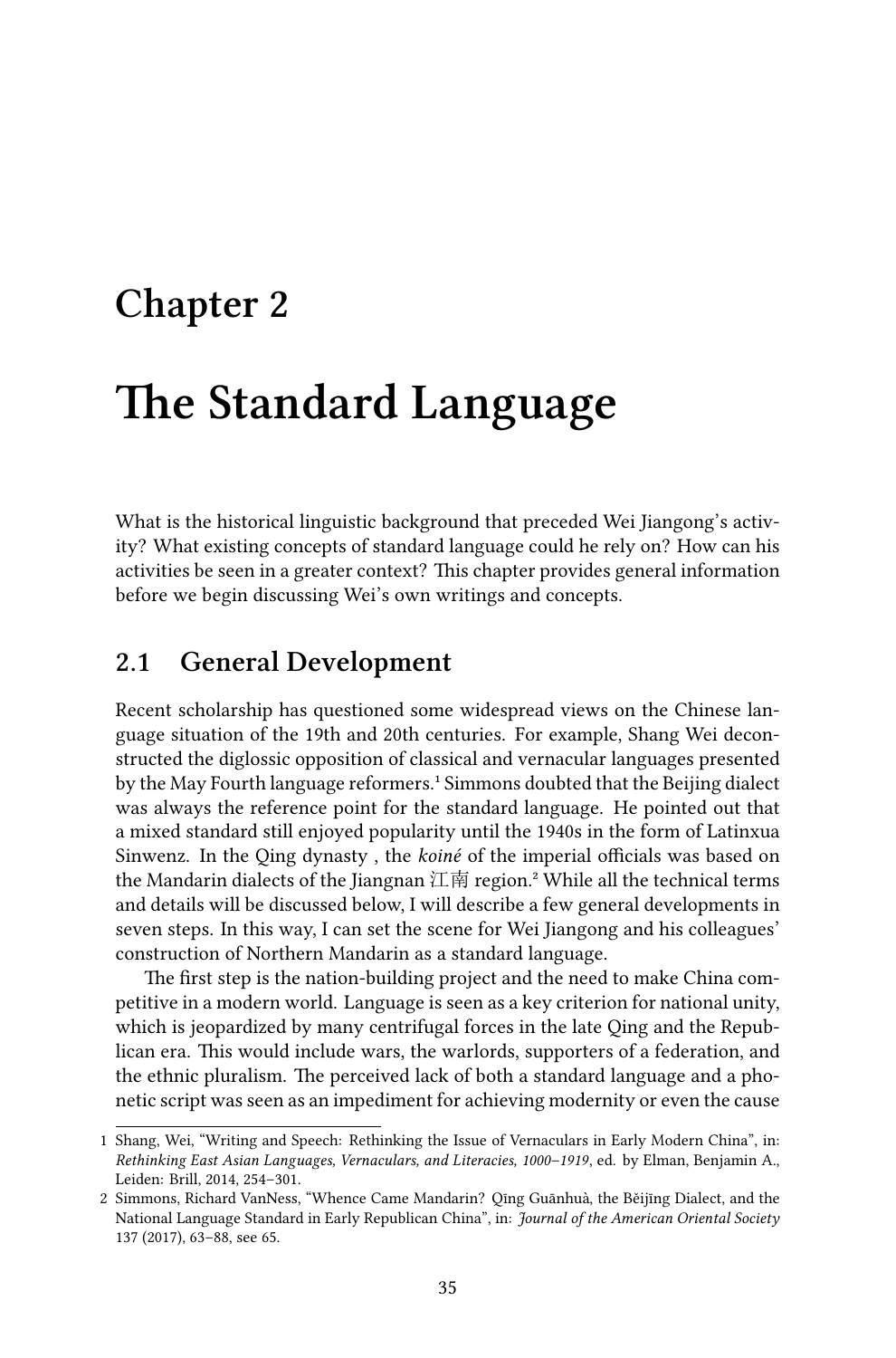for China's looming annihilation. These issues can be seen as "imported" from the West: modernity, nationalism, or the prejudice that Chinese is somehow unfit for modern times.

The second step is the *baihua* 白話 vernacular literature project. As outlined by Jeffrey Weng, the intellectuals involved envisaged a new kind of society where "all the nation's people would have access to the new official language".<sup>3</sup> This democratic concept of language as universally understandable, however, yielded only a written and not an actual spoken standard. This is where Wei Jiangong enters the language discussion.

The third step is Mandarin (*guanhua* 官話), itself a challenging term: it denotes not only several distinct language varieties but also Modern Standard Chinese.<sup>4</sup> The term itself shows its constructed legacy as the language of the officials (*guan* 官), the Mandarins. That Mandarin was a supra-regional standard language and evidence of this in the form of rhyme books and foreign language glossaries make Mandarin seem like the ideal solution. Yet, this standard was only loosely defined, and it is unclear if it was really a spoken *koiné* of *all* people or just a *lingua franca* of the small group of scholar-officials. Furthermore, as Coblin already argues, the standard shifted from a southern to a northern pronunciation,<sup>5</sup> and Simmons has pointed to the example of the 1805 *Lishi yinjian* 李氏音鑑 (Mr. Li's discriminating appraisal of pronunciations) that a mixed phonology of several Mandarin dialects might have been rather widespread.<sup>6</sup>

The fourth step is the introduction of the Beijing dialect as the standard.<sup>7</sup> Step three and four should be examined synchronously, since the concept of Mandarin played the main role as a legitimizing argument for the Beijing dialect. While the linguists and language reformers saw the potential of the Beijing dialect as one of many Mandarin varieties with many native speakers and several mutually intelligible sister dialects, their argument went rather directly from the old, eclectic *guoyu* to the Beijing dialect, and Mandarin as a legitimizing link gained preva-

<sup>3</sup> Weng, Jeffrey, "What is Mandarin? The Social Project of Language Standardization in Early Republican China", in: *The Journal of Asian Studies* 77.3 (2018), 611–633, see 611.

<sup>4</sup> On the different dimensions of "Mandarin", such as a local variety, a dialect family, a common language of the scholar-officials and standard language, see: Sanders, Robert M., "The Four Languages of 'Mandarin'", in: *Sino-Platonic Papers* 4 (1987), 1–14. and below. On the differences between the standard language in the PRC and in Taiwan, see: Klöter, Henning, "Táiwān/PRC Divide and the Linguistic Consequences", in: *Encyclopedia of Chinese Language and Linguistics*, ed. by Sybesma, Rint, et al., vol. 4, Leiden / Boston: Brill, 2017, 260–263.

<sup>5</sup> Coblin, W. South, "A Brief History of Mandarin", in: *Journal of the American Oriental Society* 120.4 (2000), 537–552.

<sup>6</sup> Simmons, Richard VanNess, "Whence Came Mandarin? Qīng Guānhuà, the Běijīng Dialect, and the National Language Standard in Early Republican China" (2017), 64, 68ff.

<sup>7</sup> To be exact, even before the introduction of the pronunciation of a Beijing-pronunciation-based Mandarin as official standard language, reformers like Wang Zhao 王照 (1859–1933) saw the Beijing dialect as standard Mandarin pronunciation. Wang Zhao proposed a transcription for the Beijing pronunciation called "Mandarin syllabary" *Guanhua* [*hesheng*] *zimu* 官話 [合聲] 字母). Cf. Kaske, Elisabeth, *The Politics of Language in Chinese Education, 1895–1919* (2008), 132–134. For a table of Wang's characters see Zhou Youguang 周有光, *Hanzi gaige gailun* 漢字改革概論 [Introduction to the reform of the Chinese characters], Aomen 澳門: Erya she 爾雅社, 1978, 59. and for Wang's adventurous biography, see De Francis, John, *Nationalism and Language Reform in China* (1957), 40ff.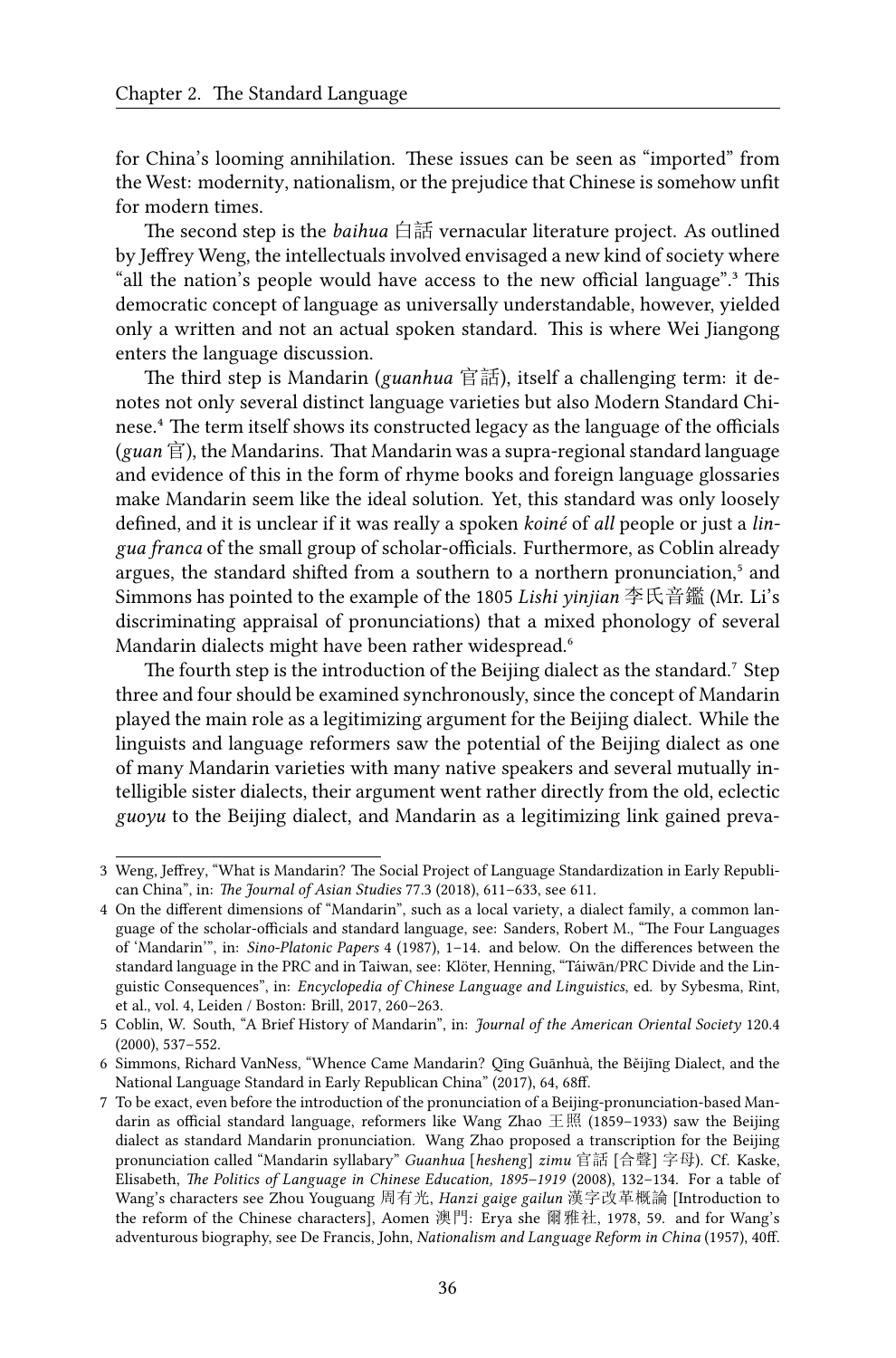lence in their legitimization reasoning afterwards. The advocacy of the Beijing dialect, however, proved rather difficult: the Republic was subject to all kinds of centrifugal forces and political unrest, and many intellectuals still harbored disdain for the Manchu rulers, who were associated with their capital, Beijing. Some of these intellectuals were actually southerners, and the Beijing dialect was a foreign tongue to them.

This leads us to step five: providing the Beijing dialect with historical legitimacy. Wei Jiangong's main activities in language planning can be subsumed under this step. He and the other linguists constructed a historical legitimacy for the Beijing dialect and argued why only Beijing Mandarin is a feasible national standard language. They use tradition and traditional methods to legitimize Beijing Mandarin, such as presenting its historical pedigree. At the same time, they used modern linguistics for legitimization by demonstrating its suitability as a standard.

Step six is the implementation of the Beijing-based standard with a notable number of traditional tools. A successful implementation in turn provided the language reform endeavors with additional legitimacy, as I demonstrate in the Chapter on Taiwan.

The seventh and last step is the change of rhetoric in the PRC: While at its core, *putonghua* is the same language as *guoyu*, the legitimization strategies had to be cleansed of all Republican-era nationalist rhetoric and fully integrated into the Marxist narrative of class struggle. This not only provided legitimacy for the PRC language policies but also delegitimized the ROC.

## **2.2 Background**

The main part of this dissertation deals with Wei Jiangong's involvement in the planning of the "national language" *guoyu* 國語. At the time, *guoyu* referred to the standard language of the Republic of China (ROC) and is still the name of the standard language in Taiwan. Wei Jiangong was involved in its planning and promotion during the Republican era on the Chinese Mainland and in Taiwan from 1946 to 1948. His activities during his stay in Taiwan will be discussed in the next chapter. While the Republic of China in Taiwan still refers to their standard language as *guoyu*, Wei Jiangong returned to the Mainland in 1948 and continued living in the People's Republic of China, where the standard language was to be called *putonghua* (common speech).

The establishment of *guoyu*, however, was neither fast nor easy. During its long history as an empire, China was in a state of diglossia: the educated elite expressed themselves in the prestigious classical literary language *wenyan* 文言, while the spoken language of the rest of the population was divided into many dialects.<sup>8</sup> To understand each other, the scholar-officials, who were usually in

<sup>8</sup> According to Ferguson, the prestigious language variety is usually referred to as "High" = H, the less prestigious regiolects as "Low" = L. Ferguson, Charles A., "Diglossia", in: *Word* 15 (1959), 325– 40. The extent of diglossia as a suitable description for the Chinese language landscape is disputed;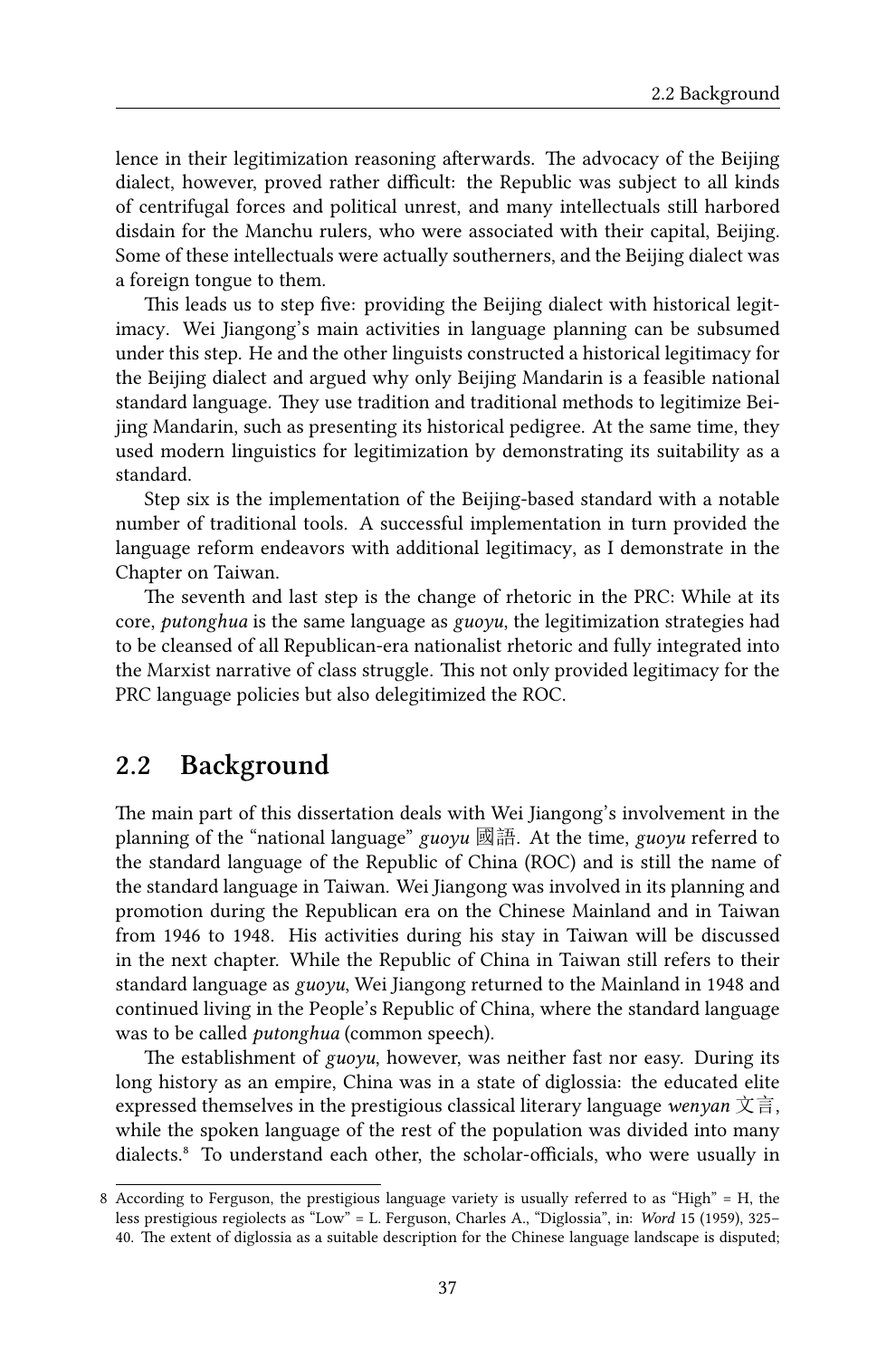positions far away from their hometowns, reportedly spoke "Mandarin" *guanhua* 官話<sup>9</sup> as a sort of *koiné*.<sup>10</sup> I use the term *koiné* instead of *lingua franca*. The former refers to one supra-regional language variety that is part of the main language in a given speaker community, while the latter can also denote a language that is not related at all to the prevalent languages and is a third language used by two speakers of mutually unintelligible languages to communicate.

This is just a coarse, broad-brush description of the Chinese language situation before the 20th century that excludes many important details. However, it would be helpful to explain why China faced the "language question" (*questione della*  $lingua)^{11}$  at the turn of the century and debated it extensively during the New Culture Movement.

As early as 1898, Qiu Tingliang 裘廷梁 (1856–1943) expressed the view that the fact that the European nations each used their own vernacular dialect in writing and no longer relied on Latin or Greek enabled their entire populace to become educated and dominate the world.<sup>12</sup> He coined the euphemism "plain speech" (*baihua*) to refer to the vernacular that was formerly called "vulgar speech" (*suhua* 俗話) in his 1898 article "Baihua is the root of modernization" (Lun Baihua wei weixin zhi ben 論白話為微信之本).<sup>13</sup> Shocked by the might of the Western powers and rapidly modernizing Japan, previously regarded as a tributary state of Chinese empires, Chinese intellectuals also wanted to modernize quickly and find an answer to the question of national language. In particular, the victory of Japan in the First Sino-Japanese War (1894–1895) was seen as an outcome of the general education system that was recently implemented. Therefore, Chinese reformers wanted to introduce mass education to strengthen China and its position in the world. They began to debate if and how the Chinese language could serve such an education system.<sup>14</sup>

Shortly after the establishment of the Republic of China (Zhonghua minguo  $\mathbb R$ ) 國) in 1913, the Conference for the unification of reading pronunciations (Duyin tongyi weiyuanhui 讀音統一委員會) convened and decided that an amalgam of

it may be more accurate to speak of different styles. Cf. Vetrov, Viatcheslav, "Zur Dekonstruktion des Un/Gesunden in philologischen Taxonomien: Westlich-chinesischer Renaissance-Diskurs", in: *Oriens extremus* 51 (2012), 231–268. Rosner, Erhard, *Schriftsprache: Studien zur Diglossie des modernen Chinesisch* (Chinathemen 74), Bochum: Brockmeyer, 1993. Sun Dejin 孙德金, *Xiandai shumian Hanyu zhong de wenyan yufa chengfen yanjiu* 现代书面汉语中的文言语法成分研究 [Research of the *wenyan* grammatical components in modern written Chinese], Beijing 北京: Shangwu yinshuguan 商务印书馆, 2012.

<sup>9</sup> Wilkinson, Endymion, *Chinese History: A New Manual*, Cambridge (Massachusetts) / London <sup>5</sup>: Harvard University Press, 2018, 25.

<sup>10</sup> An explanation and discussion of the term as well as scholarship and the development of *koinés* is covered by Siegel, Jeff, "Koines and koineization", in: *Language in Society,* 14.3 (1985), 357–378.

<sup>11</sup> The *questione della lingua* was a topic in Italy during the Renaissance. See: Hall Jr., Robert A., "The Significance of the Italian 'Questione della Lingua'", in: *Studies in Philology* 39.1 (1942), 1–10.

<sup>12</sup> Kaske, Elisabeth, *The Politics of Language in Chinese Education, 1895–1919* (2008), 77.

<sup>13</sup> Qiu Tingliang 裘廷梁, "Lun Baihua wei weixin zhi ben" 論白話為維新之本 [Baihua is the root of modernization], in: *Zhongguo guanyin baihuabao* 中國官音白話報 [China Mandarin pronunciation vernacular journal] 20 (1898), 1–4. Qiu's article is discussed by Kaske, Elisabeth, *The Politics of Language in Chinese Education, 1895–1919* (2008), 106.

<sup>14</sup> Kaske, Elisabeth, *The Politics of Language in Chinese Education, 1895–1919* (2008), 77.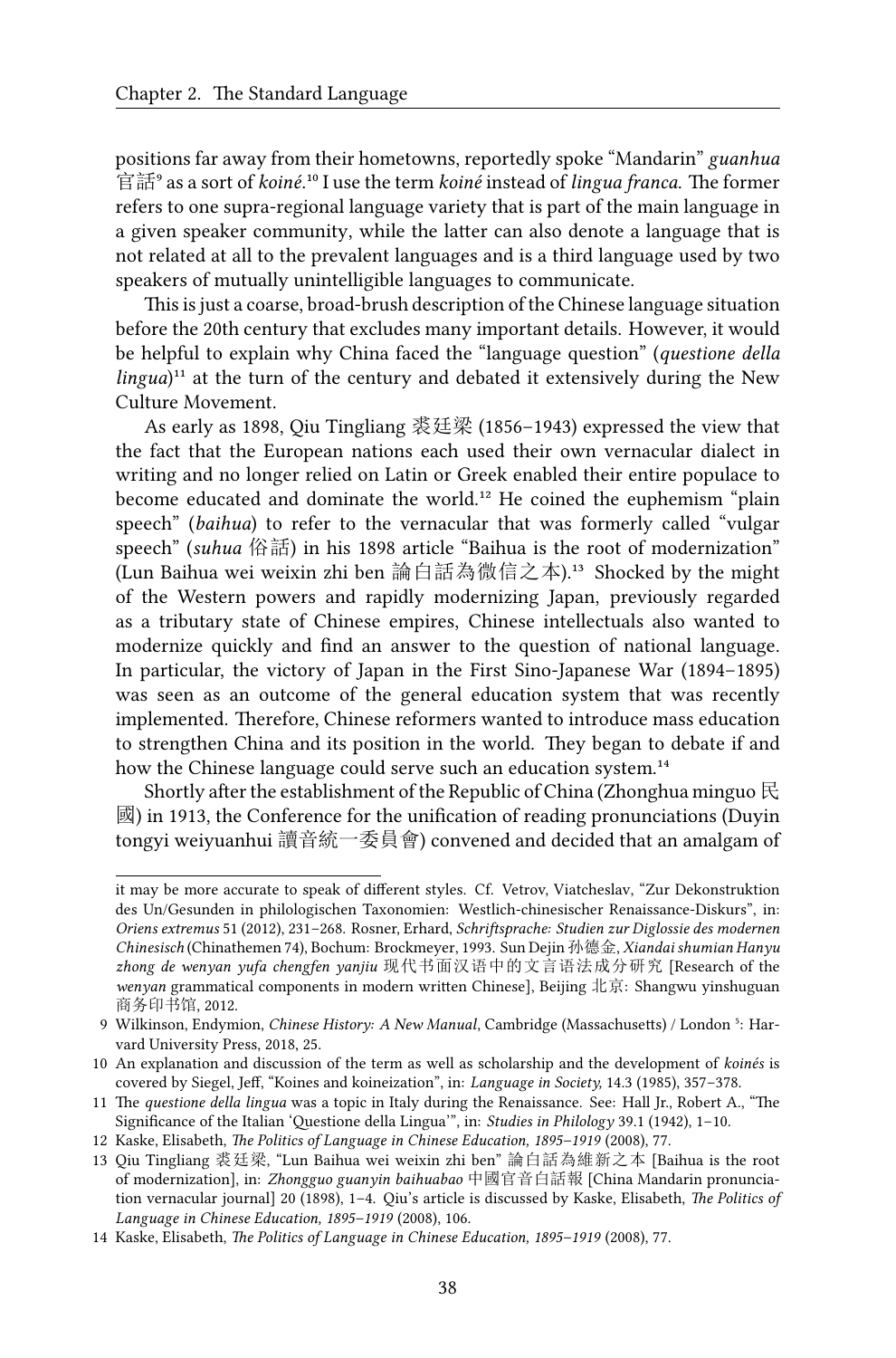the pronunciation habits of many dialects should be the standard. While school curricula gradually included more and more of the national language (first the written standard *guowen* 國文, then, the spoken standard, *guoyu*), this heterogenous pronunciation faced criticism. This first national pronunciation standard came to be known as "old national pronunciation" *lao guoyin* (or blue-green Mandarin, see 4.1.1, page 99). In the 1920s then, it was replaced by the "new national pronunciation" *xin guoyin*, which was modeled on the Beijing dialect. While this decision is similar to the *questione della lingua* in that the issue was solved by adopting the Chinese equivalent of Tuscan, namely the Beijing dialect as one of the many Chinese dialects, it was actually, as perceived by Wei Jiangong, a little bit more than that: the Beijing-based *guoyu* also incorporates, according to Wei Jiangong and other linguists, a certain history as court language and as a *koiné*.

Using the example of Wei Jiangong's writings, this dissertation will demonstrate that the Beijing dialect was constructed as an inevitable standard language. Wei argued that Beijing not only served as the political center of the last three dynasties but also as the linguistic center with a long-standing pronunciation standard. The Beijing dialect is framed by Wei Jiangong as the representative form of the Mandarin dialect group and a product of the city's melting-pot nature. He argued that the Beijing dialect provided the pronunciation standard for a Chinese *koiné* spoken among the scholar-officials: Mandarin, *guanhua*. However, it remains to be seen which exact kind of pronunciation standard was intended by that. More detailed explanations are provided below.

The first intellectual movement for the vernacular was the so-called *baihuawen yundong* 白話文運動, the movement for a *written* vernacular language, led by the famous Hu Shi. But what about the actual *pronunciation*? This is exactly the question Wei Jiangong addresses in his capacity as historical phonologist and dialectologist. For Wei and the other participants of the national language movement (*guoyu yundong*), such as Li Jinxi, the following statement by Yuen Ren Chao (Zhao Yuanren) is true:

The phonological aspects of Mandarin have always been the main concern of those who have taken part in the unification of the language.<sup>15</sup>

Phonology (*yinyunxue* or *shengyunxue*; the study of sounds and rhymes, or the study of initials and rhymes) is one of the three main disciplines of the traditional Chinese philology, the "minor studies" *xiaoxue*. Wei Jiangong and his colleagues, well-versed in classical Chinese scholarship, and eager learners of scientific methods recently developed in the West, transformed this auxiliary science for the exegesis of the Confucian classics into a tool for modern-day language planning. Apart from the linguistic main aspect, nationalism and the struggle for universal education provided the political and social framework.

As stated in the introduction, in the beginning of the 20th century, the Chinese intellectuals found themselves in an identity crisis. Levenson described in his three-volume *Confucian China and its Modern Fate* how Confucianism as the

<sup>15</sup> Chao, Yuen Ren, "Some Contrastive Aspects of the Chinese National Language Movement", in: *Aspects of Chinese Sociolinguistics*, Stanford: Stanford University Press, 1976, 97–106, see 101.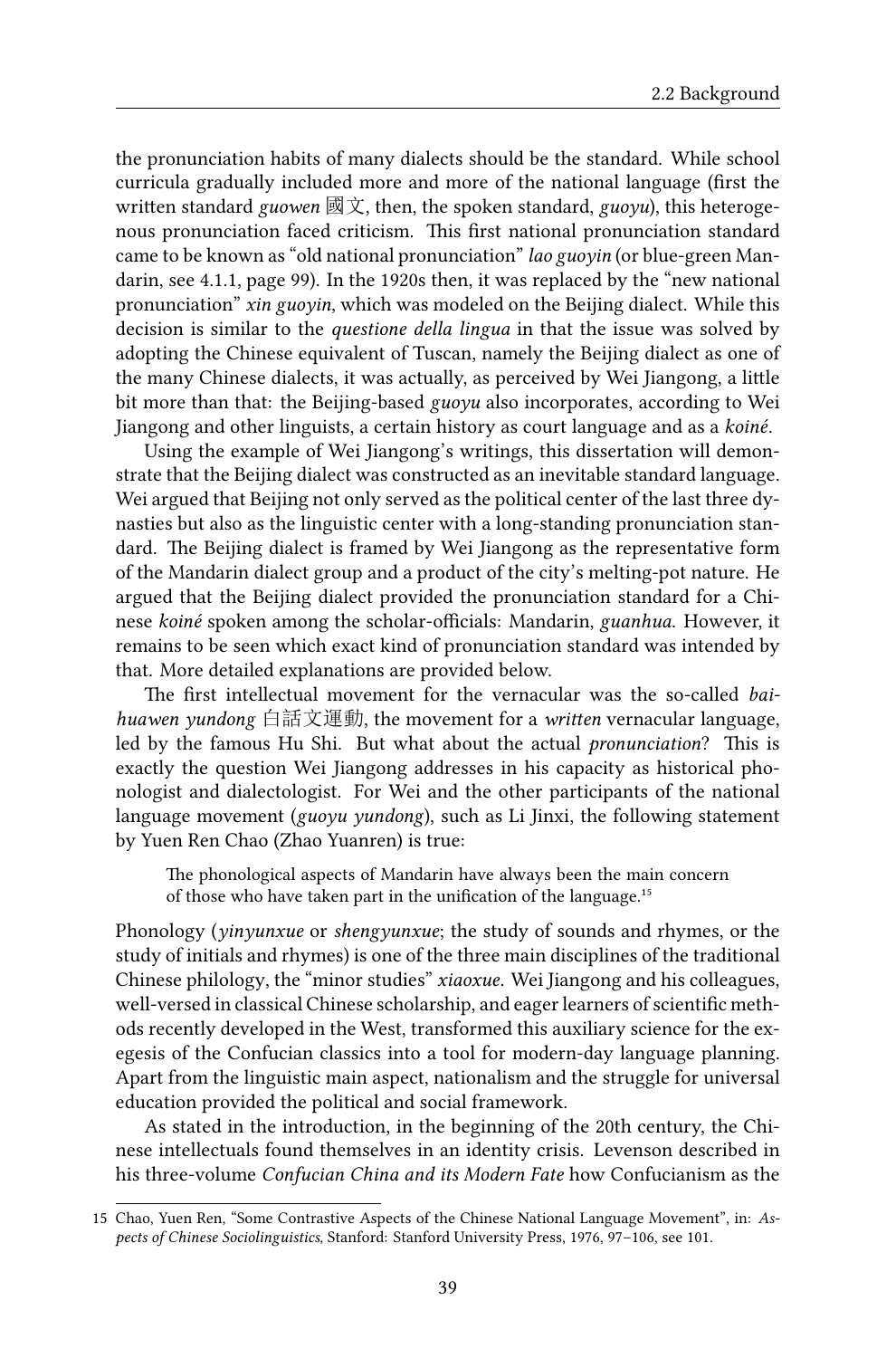traditional Chinese frame of reference had eroded away. In the late 19th century, Confucianism was gradually no longer being practiced and had lost its influence on society as a result of the promotion of "Chinese learning as substance, Western learning for application" (*zhongxue wei ti, xixue wei yong* 中學為體,西學為  $H$ ).<sup>16</sup> This was subsequently paired with the iconoclastic rejection of traditional Chinese beliefs.<sup>17</sup> Some modernizers, such as Chen Duxiu 陳獨秀 (1879–1942), went so far as to call for the suppression of everything that was considered impractical.<sup>18</sup>

An element perceived as impractical and an impediment to modernization, and therefore necessary universal education, was the Chinese language and script. They were even seen as inferior to those of the West. The new goal was a national standard language like any other full-fledged "nation". This endeavor can be seen in connection with all the other pursuits of transforming the former Qing Empire into a modern nation-state.

Therefore, it is quite unsurprising that language planning endeavors during the Republican era are framed in nationalist narrative, which include the struggle for progress of China and raising the populace's level of education. National cohesion and international competitiveness represent the master discourse. Also present, but in an increasingly subversive manner, was the socialist inspiration.<sup>19</sup> It was to gain the upper hand with the establishment of the People's Republic in 1949, and class struggle was established as master narrative of the simplification of the script, which I discuss in the last chapter.

Three interdependent levels can be distinguished in Wei Jiangong's activities: description, standardization and promotion of *guoyu*. In less abstract terms, these activities consist of research, contestation and teaching, or more general, prescription. In these activities themselves, or in the texts about them, he presents his concepts of language and linguistics. They form the basis of this discussion and are always examined against a political background.

The following chapter 3 (page 51) describes Wei Jiangong's journey from activist to language planner. He started as a Peking University student who took

<sup>16</sup> Levenson, Joseph R., *Confucian China and its Modern Fate – Volume Two: The Problem of Monarchical Decay*, London: Routledge and Kegan Paul, 1958, 114.

<sup>17</sup> Levenson, Joseph R., *Confucian China and its Modern Fate – Volume One: The Problem of Intellectual Continuity*, London: Routledge and Kegan Paul, 1958, xiii.

<sup>18</sup> Levenson, Joseph R., *Confucian China and its Modern Fate – Volume One: The Problem of Intellectual Continuity* (1958), 125. While Chen and leftist circles in the 1920s and 30s did indeed see the old education as "poison left over from feudalism", they also perceived the anti-traditional critiques of liberal intellectuals such as Hu Shi or Cai Yuanpei 蔡元培 (1868–1940) as surrender to Western "cultural aggression" and imperialism. See Levenson, Joseph R., *Confucian China and its Modern Fate – Volume One: The Problem of Intellectual Continuity* (1958), 126, 141.

<sup>19</sup> Kaske, Elisabeth, *The Politics of Language in Chinese Education, 1895–1919* (2008), 205. Yurou Zhong shows, how the Republicans of the Nationalist Party (Kuomintang [Guomindang] 國民黨, KMT) and the Communists of the Chinese Communist Party (Zhongguo gongchandang 中國中產黨, CCP) pursued different alphabetic spelling schemes Zhong, Yurou, *Chinese Grammatology: Script Revolution and Literary Modernity, 1916–1958* (2019), 67ff. A further examination of the different political ideologies and especially the important role of anarchism and internationalism of the language reformers can be found in: Müller, Gotelind, *China, Kropotkin und der Anarchismus*, Wiesbaden: Harrassowitz, 2001.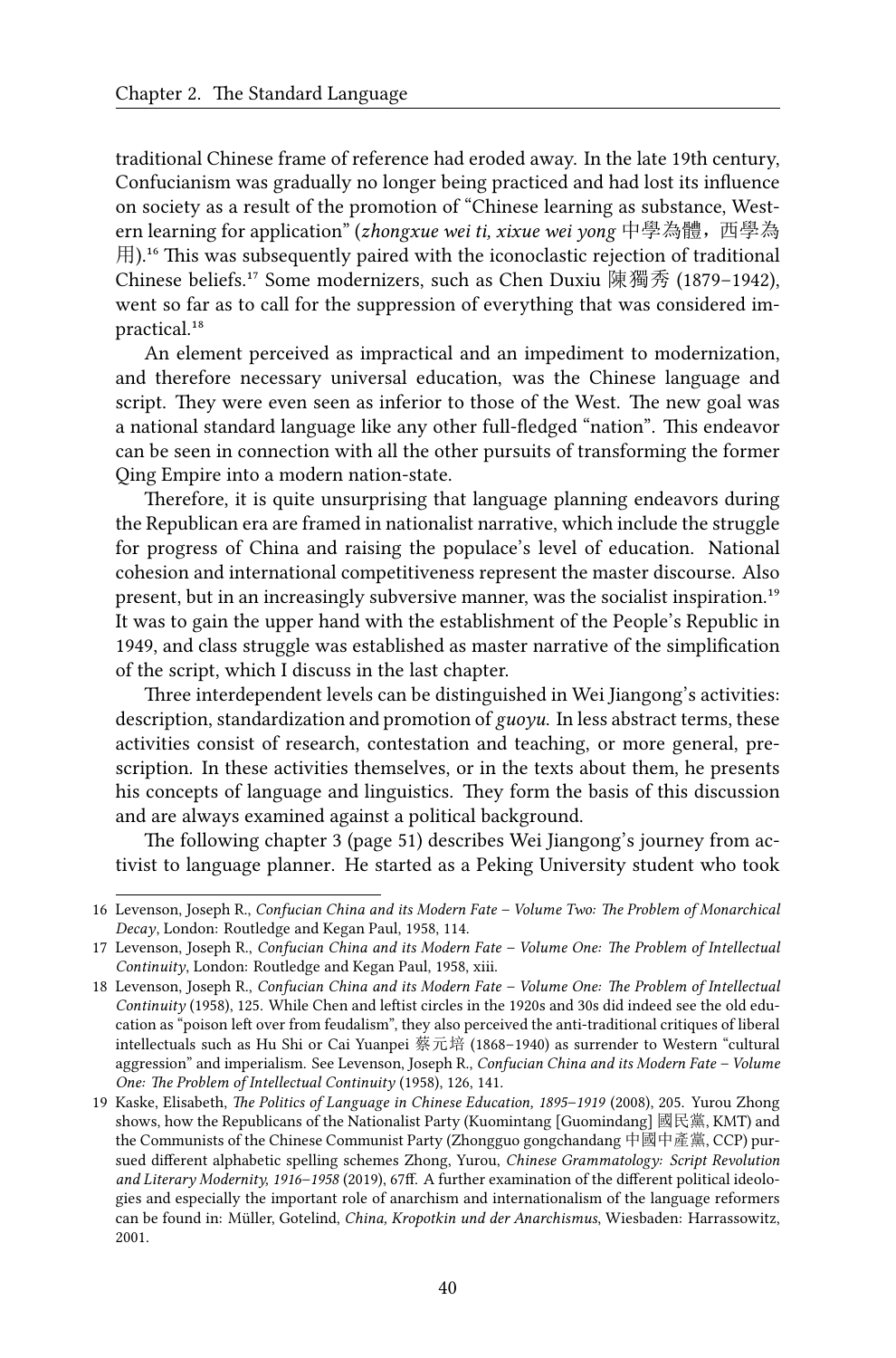part in the New Culture Movement (*xin wenhua yundong* 新文化運動), and criticized traditional culture and the classical written language (*wenyan*). The young Wei Jiangong can be called "reformist" or even "revolutionary": he rejected values that were passed down, advocating for changes in language, script and society. During the 1920s, 30s and 40s and in the course of this chapter, his promotion of *guoyu* became more and more institutionalized. This resulted in Wei Jiangong's official appointment as leader of the Taiwan Committee for the Promotion of the National Language (Taiwan sheng Guoyu tuixing weiyuanhui; described in Chapter 5.1 on page 139). Parallel to the growing level of institutionalization and the official legitimization of Wei Jiangong's language planning efforts was a gradual shift from description to prescription. His normative approach, standing at the basis of language planning (which is telling people how they should speak) is founded on language description. In other words, he started with researching language, and his norms are based on his findings. This is also what I mean by language reforms being based on certain concepts of language and linguistics.

In more general terms, the following chapters discusses Wei Jiangong's involvement in the *guoyu* movement as well as texts about *guoyu* in Mainland China. Following a chronological order, I will present his texts about *guoyu* within the historical context of the period from the 1920s to the 1950s. To explain Wei Jiangong's mindset as a May Fourth student and a social activist with broad interest, I will outline some of his relevant activities as a student.

Wei Jiangong became involved in the national language movement (*guoyu yundong*) in his last year as a Peking University student. His first texts about *guoyu* that I was able to locate date from 1925, the year he started to work for the "National Language Weekly" (*Guoyu zhoukan* 國語週刊) magazine. We will see that he was a fierce fighter for *guoyu*. Wei Jiangong assumed his first official position as a member of the Preparatory Committee for the Unification of the National Language (Guoyu tongyi choubeihui) in 1928 after spending a year in Korea to teach Chinese. He then dove deeply into what would later provide him with the most scholarly recognition: phonological reconstruction. Here, he gave the Beijing pronunciation a historical basis. He traced the modern standard language back to what is today often termed Old Mandarin. The question of the entering tone will be discussed, as well as the historical rhyme books that formed the basis of *guoyu*. Another subsection then presents Wei Jiangong's involvement in the official pronunciation dictionary *Zhonghua xinyun* 中華新韻. Following this, Wei Jiangong's teacher training will be covered. Didactics are an important foothold of the promotion of *guoyu*, playing a role in Wei Jiangong's career as early as 1920. At this point, he was involved in teaching in evening schools. The first part of this *guoyu* chapter then ends with presenting the "Principles" of the *guoyu* movement.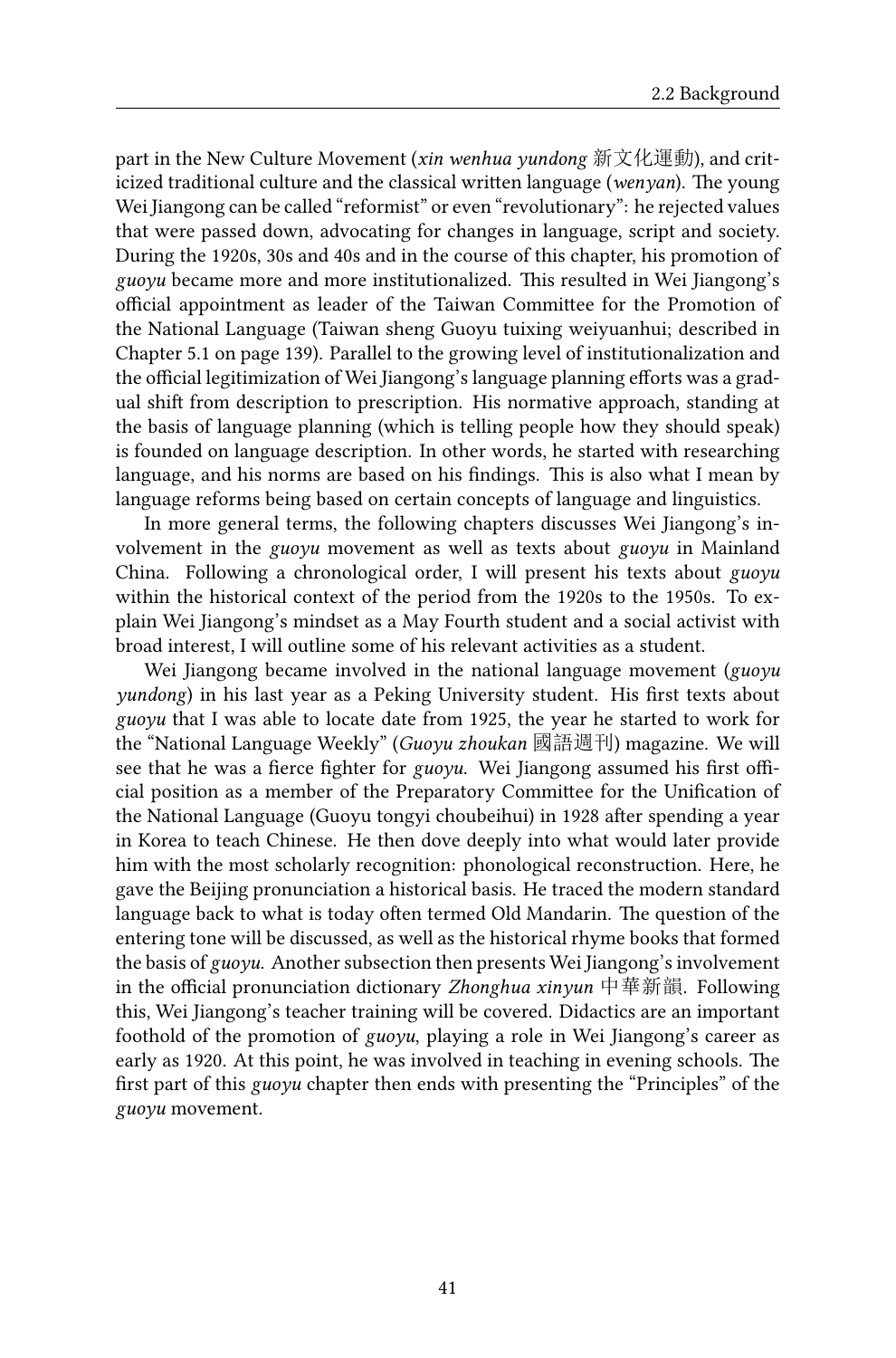# **2.3 The** *Guoyu* 國語 **Movement**

The advocates of a national language (*guoyu*) of the 1920s were already well aware that they were part of a "movement". While Wei Jiangong was a student at Peking University (1919–1925), some of his teachers were among the most important actors within the movement, especially Qian Xuantong and Li Jinxi. In addition to their awareness of their "movement", they were also conscious that the "national language movement" (*guoyu yundong*) already looked back on a certain history. The term "national language movement" as well as the first account of the movement's history, was first coined by Hu Shi in 1921.<sup>20</sup> In his speech, Hu Shi described how the movement started with the motivation to educate the uneducated by promoting vernacular journalism and a phonetic script, accompanied by growing institutionalization and publication of teaching material, until the intellectuals finally realized that they also needed to adopt *guoyu* as their *own* language and to create a "national language literature". Finally, the "phase of a coordinated movement for the national language" was reached; "the vernacular language, the phonetic alphabet, national language textbooks, and a national language literature  $[...]$  were promoted in concert."<sup>21</sup>

Ever since China's perceived state of diglossia was first criticized as an impediment to the education of the people and progress of the nation, along with the "congruence of speech and writing" *yan wen yizhi* 言文一致 (Huang Zunxian 黃遵憲, 1848–1905) and the advocacy of script reform (Lu Zhuangzhang) in the late 19th century until the beginning of the 1920s, important changes already took place. In 1913, the Conference for the Unification of Reading Pronunciations (Duyin tongyi hui) was established; the Republic of China Association for the study of the national language (Zhonghua minguo guoyu yanjiuhui 中華民 國國語研究會) was founded in 1916. In 1919, the Preparatory Committee for the Unification of the National Language (Guoyu tongyi choubei hui) was created. In 1920, *guoyu* replaced the national literary language (*guowen* 國文) in the primary school curricula for grades 1 and 2.²² Both terms, *guowen* as "national written language" (in the schools a "modernized and simplified classical style" was preferred)<sup>23</sup> and *guoyu*, were imported from Japan.<sup>24</sup>

<sup>20</sup> Hu Shi 胡適, "Guoyu yundong de lishi" 國語運動的歷史 [The history of the national language movement], in: *Jiaoyu zazhi* 教育雜誌 [Education magazine] 13.11 (1921), 8–9.

<sup>21</sup> Hu Shi 胡適, "Guoyu yundong de lishi" (1921). English translations from Kaske, Elisabeth, "National Language Movement", in: *Encyclopedia of Chinese Language and Linguistics*, ed. by Sybesma, Rint, et al., Leiden / Boston: Brill, 2017, 139–144, see 140.

<sup>22</sup> Kaske, Elisabeth, "National Language Movement" (2017), 141–142.

<sup>23</sup> Kaske, Elisabeth, "Mandarin, Vernacular and National Language – China's Emerging Concept of a National Language In the Early Twentieth Century", in: *Mapping Meanings: The Field of New Learning in Late Qing China*, ed. by Lackner, Michael and Vittinghoff, Natascha, Leiden: Brill, 2004, 265–304, see 291.

<sup>24</sup> *Kokubun* 國文 and *kokugo* 國語, see Kaske, Elisabeth, "Mandarin, Vernacular and National Language – China's Emerging Concept of a National Language In the Early Twentieth Century" (2004), 286–287, 291.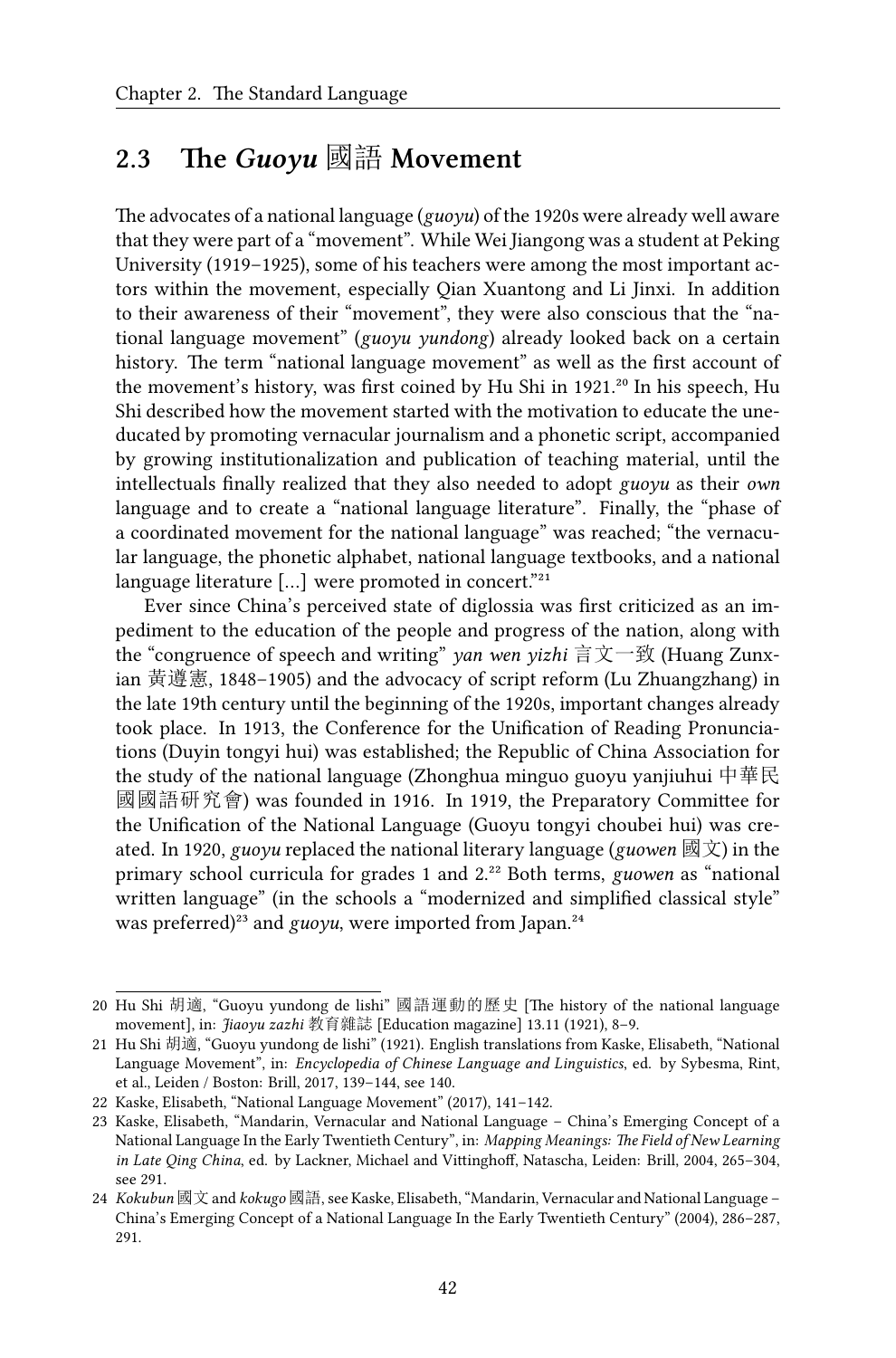#### **2.3.1** *Baihua* 白話

The *guoyu* movement was preceded and influenced by the movement for a vernacular literature, or *baihua* movement, *baihuawen yundong* 白話文運動. Interestingly, while *baihua* is the better known movement, these two movements are notably interlinked in terms of aims, concepts and spokespersons. The term *baihua* (clear or plain speech) is complicated, since it has been used with several different meanings. Elisabeth Kaske defines it as follows in the *Encyclopedia of Chinese Language and Linguistics*:

Báihuà 白話 (Vernacular Written Chinese)

*Báihuà* 白話, lit. 'clear speech' or 'unadorned speech' refers to Vernacular Chinese, a written language that is opposed to *wényán* 文言, lit. 'literary speech' or 'ornate speech', Literary Chinese or Classical Chinese. The term *báihuà* mainly denominates:

1. A non-standard vernacular style found in written sources from the Táng until the Qīng dynasty which is thought to have been closer to the spoken language than the dominant literary standard at the time (*wényán*). In this sense, the meaning of *báihuà* overlaps with 'Early Modern Chinese' (*Jìndài Hànyǔ* 近代漢語).

2. A written language close to the spoken language, also called *báihuàwén* 白話文, that has become the literary standard of modern Chinese since the May Fourth Movement of 1919. In this sense the term overlaps with 'Modern Chinese' (*Xiàndài Hànyǔ* 現代漢語).<sup>25</sup>

The fact that two possible definitions of *baihua* exist are proof that the term can be stretched to mean different things. Shang Wei demonstrated how May Fourth scholars defined it as "a written language based on the spoken language used by 'the people (*renmin*)"' to promote their agenda of "progressive culture" with a "living language (*huo de yuyan*)", opposed to the classical *wenyan* as "a dead language (*si de yuyan*)". They projected this into their reading of pre-modern literature.<sup>26</sup>

Linguistically speaking, the literary vernacular is the written evidence we have from Early Modern Chinese. Many of the spoken language varieties forming the foundation of this written vernacular survived until today as "dialects".<sup>27</sup> The dichotomy between *baihua* and *wenyan* is the invention of May Fourth intellectuals, such as Hu Shi, who learned about the decline of Latin and the rise of the different national languages in the Europe of the Renaissance. They identified Latin with *wenyan* and *baihua* (Written Early Modern Chinese) with languages such as Italian or French. In this fashion, *baihua* acquired the meaning of "vernacular" in addition to its original meaning, "plain speech".<sup>28</sup> Promoting *baihua* 

<sup>25</sup> Kaske, Elisabeth, "Báihuà 白話 (Vernacular Written Chinese)", in: *Encyclopedia of Chinese Language and Linguistics*, ed. by Sybesma, Rint, et al., Leiden / Boston: Brill, 2017, 266–269, see 266.

<sup>26</sup> Shang, Wei, "*Baihua*, *Guanhua*, *Fangyan* and the May Fourth Reading of *Rulin waishi*", in: *Sino-Platonic Papers* 117 (2002), 1–10, see 2.

<sup>27</sup> While the term "dialects" can be perceived as a pejorative term, no value judgement is intended from my side. Instead, Söderblom Saarela suggests the use of "varieties". Söderblom Saarela, Mårten, "Manchu and the Study of Language in China (1607–1911)" (2015), 40.

<sup>28</sup> Söderblom Saarela, Mårten, "Manchu and the Study of Language in China (1607–1911)" (2015), 49–50.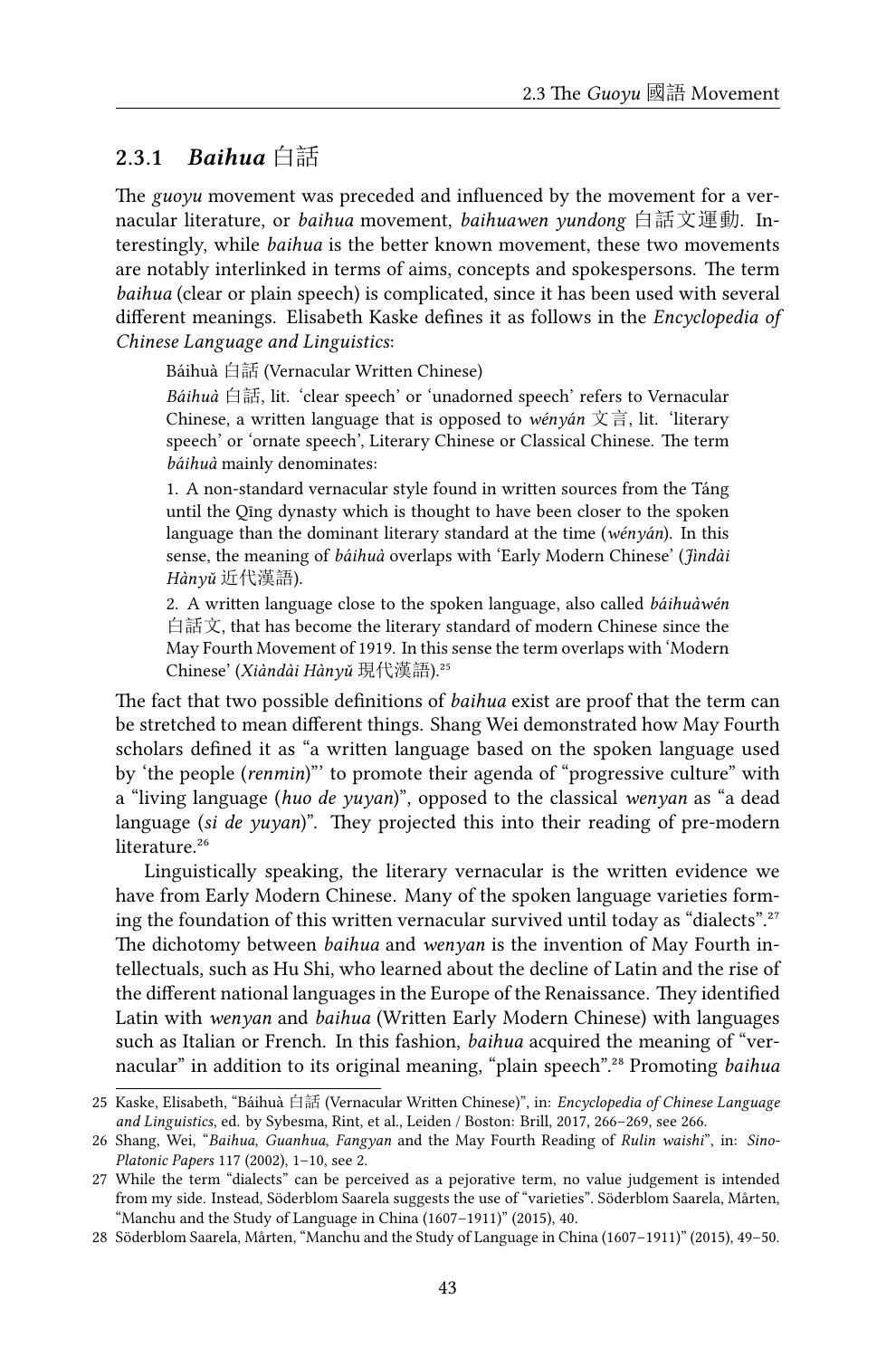and creating a more accessible literature came to be known as the "Literary Revolution" or "Literary Renaissance".<sup>29</sup>

The import of the European concept of the "vernacular" into the Chinese context was carried out by missionaries, beginning with Francisco Varo (1627–1687) and his *Arte de la lengua mandarina* ("Grammar of the Mandarin Language, 1703), where he uses the term "romance" to describe colloquial Chinese expressions and his own language, Castilian. Both are rendered as "vernacular" in the English translation by Coblin and Levi,<sup>30</sup> introducing us to Ibero-Romance language development and the rise of the European vernaculars.<sup>31</sup> Some aspects about Varo's explanation are fascinating in the light of *baihua* research. He juggles with Spanish (i.e. the Castilian vernacular of the time) and Latin *without* imposing this dichotomy onto the Chinese language situation, where he attests three "modes of speaking": 1. "high and elegant, […] spoken in the way that it is written", 2. "medium [… ,] understood by the great majority" and 3. "coarse and vulgar and is used to preach to women and to peasants".<sup>32</sup> Varo leaves out the first mode: classical Chinese. Varo presents the "vernacular novels" *siào xuě* [*xiaoshuo*] 小說 as a corpus of the latter two modes (especially the second, since he equates it to Cicero and Virgil).<sup>33</sup> The second mode is used to communicate with the officials, the mandarins.<sup>34</sup> With these facts, we are already halfway to the May Fourth intellectuals' definitions and to the next important language concept that will be described below: Mandarin as the language of the officials.

The influence of Western missionaries remained important. Carstairs Douglas (Du Jiade 杜嘉德, 1830-1877), a Presbyterian from Scotland,<sup>35</sup> identified "the regional [spoken] "languages" as "vernaculars" similar to the European national languages". Douglas perceived the entire written language as "dead", a view which was not accepted by the Chinese elites, but Qiu Tingliang "singled out classical Chinese as his target and went on to endorse the use of *baihua* writing

<sup>29</sup> Hu Shi, *The Chinese Renaissance*, New York: Paragon Book Reprint Corp., 1963, 48. This is a collection of Hu Shi's lectures at University of Chicago during the summer of 1933 when he was appointed as a Haskell lecturer.

<sup>30</sup> Coblin, W. South, and Joseph A. Levi, *Francisco Varo's Grammar of the Mandarin Language (1703). An English Translation of 'Arte de la Lengua Mandarina'*, Amsterdam/Philadelphia: John Benjamins Publishing Company, 2000, 75, 79.

<sup>31</sup> On Romance as vernacular and on the development of the term "romance" into the French (and later German) word for "novel", see Lee, Christine S., "The Meanings of Romance: Rethinking Early Modern Fiction", in: *Modern Philology* 112.2 (2014), 287–311. At a conceptual level, this interestingly can be linked to the *baihua* novels. The other interesting aspect connecting the Chinese and the Spanish situations is that the term "Romance" was first used to describe "new ways of writing" and not of speaking, see Valle, José del (ed.), "The prehistory of written Spanish and the thirteenth-century nationalist zeitgeist", in: *A political history of Spanish. The making of a language*, ed. by Valle, José del, Cambridge: Cambridge University Press, 2013, 31–43, see 31.

<sup>32</sup> Coblin, W. South, and Joseph A. Levi, *Francisco Varo's Grammar of the Mandarin Language (1703)* (2000), 17-19.

<sup>33</sup> Coblin, W. South, and Joseph A. Levi, *Francisco Varo's Grammar of the Mandarin Language (1703)* (2000), 4–7.

<sup>34</sup> Coblin, W. South, and Joseph A. Levi, *Francisco Varo's Grammar of the Mandarin Language (1703)* (2000), 61, 191, 211.

<sup>35</sup> Klöter, Henning, "Missionary Linguistics", in: *Encyclopedia of Chinese Language and Linguistics*, ed. by Sybesma, Rint, et al., Leiden / Boston: Brill, 2017, 41–46.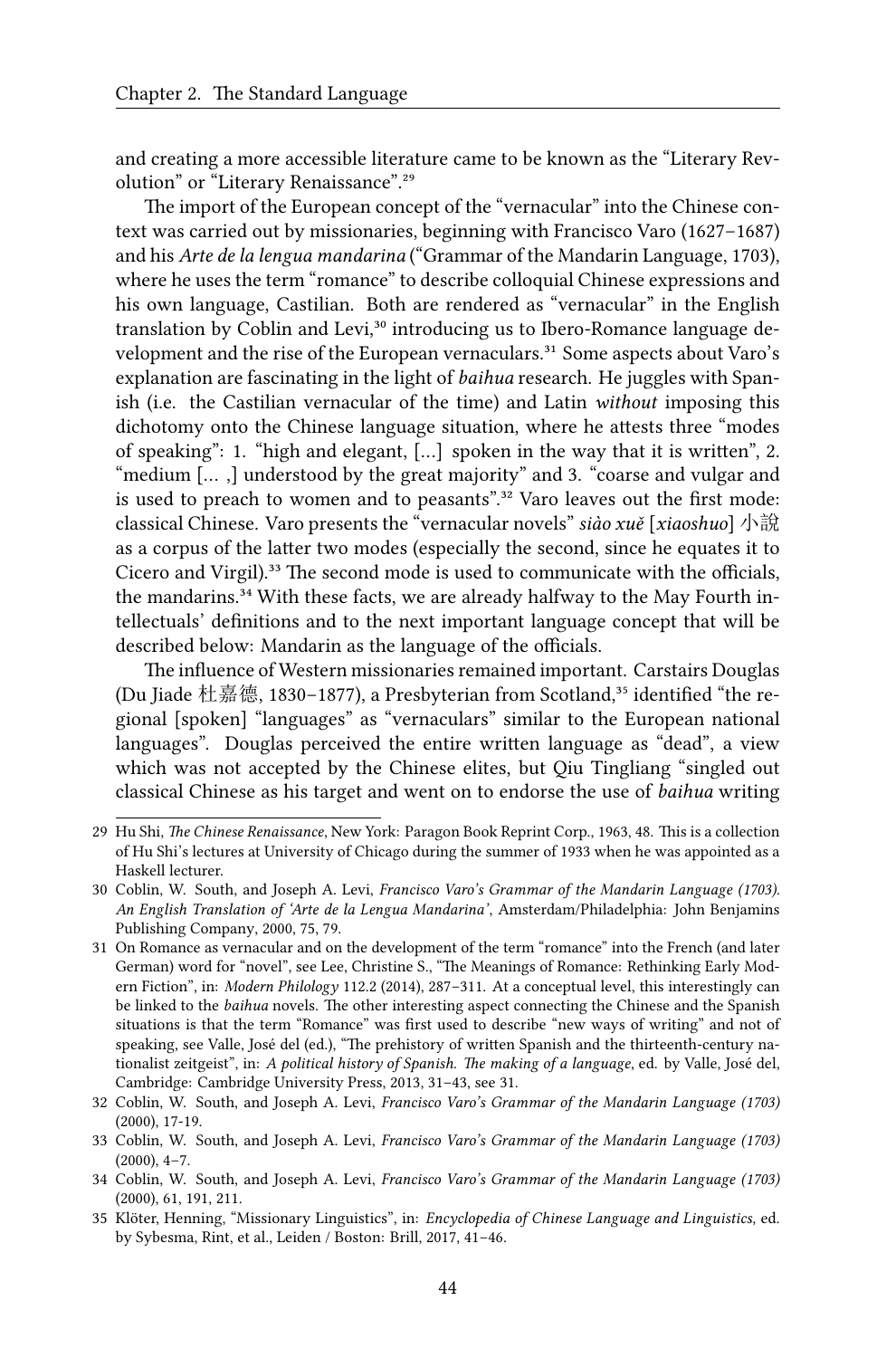in light of the replacement of Latin by the European vernaculars".<sup>36</sup> As Shang Wei has pointed out, however, introducing *baihua* instead of *wenyan* simply replaced one elitist form of *writing* with another, and the strict dichotomy between the two was essentially fabricated by the May Fourth reformers.<sup>37</sup> But the question of a national language addressed by Wei Jiangong and his peers remained: how should it be *pronounced*?

The May Fourth scholars added a spoken dimension to the written vernacular *baihua*(*wen*). After all, it was a literary language that needed to be studied. The scholars connected it to *guanhua* (Mandarin = language of the officials), the *koiné* since Ming 明 times (1368–1644) that facilitated oral communication between the groups of the population that traveled. It was therefore "transregional" and "cosmopolitan", rather different from the European vernaculars.<sup>38</sup> Their approach was also not far from that taken by Varo. This is how *baihua* as written vernacular came to be associated to a certain pronunciation. Concerning grammar and vocabulary, there was a considerable overlap with spoken Northern Vernacular.<sup>39</sup>

#### **2.3.2** *Guanhua* 官話

The Chinese linguists, especially Wei Jiangong, named "Mandarin" *guanhua* 官話 as the direct predecessor of *baihua*, and claimed that it was based on the Beijing dialect. Their debate and their reasoning will be covered below. However, before I begin, I will outline the difficulties about this claim.

First of all, the English term "Mandarin" can mean different languages today. Robert Sanders provides a list:

- 1. Idealized Mandarin: Today's standard language, *putonghua* in the PRC, *guoyu* in Taiwan.<sup>40</sup> Wei Jiangong was one of the linguists who participated in describing, constructing and legitimizing this idealized standard language.
- 2. Imperial Mandarin: Spoken by the scholar-officials of imperial China. Sanders admits that it cannot have been thoroughly standardized.<sup>41</sup> There is also a certain debate about its pronunciation during specific time periods. Since the concept of Imperial Mandarin fueled the legitimization strategies of Wei Jiangong and the linguists, this is an important question.
- 3. Geographical Mandarin: Nowadays known as "Mandarin dialects" (*guanhua fangyan* 官话方言), it is spoken by the majority of people in China. It is grouped together along phonetic features, ignoring lexical and syntac-

<sup>36</sup> Shang, Wei, "Writing and Speech: Rethinking the Issue of Vernaculars in Early Modern China" (2014), 259. On Qiu, see also Kaske, Elisabeth, *The Politics of Language in Chinese Education, 1895–1919* (2008), 77, 106ff.

<sup>37</sup> Emphasis was placed on "writing" since original utterances were altered when written down in *baihua*. Shang, Wei, "Writing and Speech: Rethinking the Issue of Vernaculars in Early Modern China" (2014), 260, 284–285, passim.

<sup>38</sup> Shang, Wei, "Writing and Speech: Rethinking the Issue of Vernaculars in Early Modern China" (2014), 260.

<sup>39</sup> Söderblom Saarela, Mårten, "Manchu and the Study of Language in China (1607–1911)" (2015), 50.

<sup>40</sup> Sanders, Robert M., "The Four Languages of 'Mandarin"' (1987), 2.

<sup>41</sup> Sanders, Robert M., "The Four Languages of 'Mandarin"' (1987), 5–6.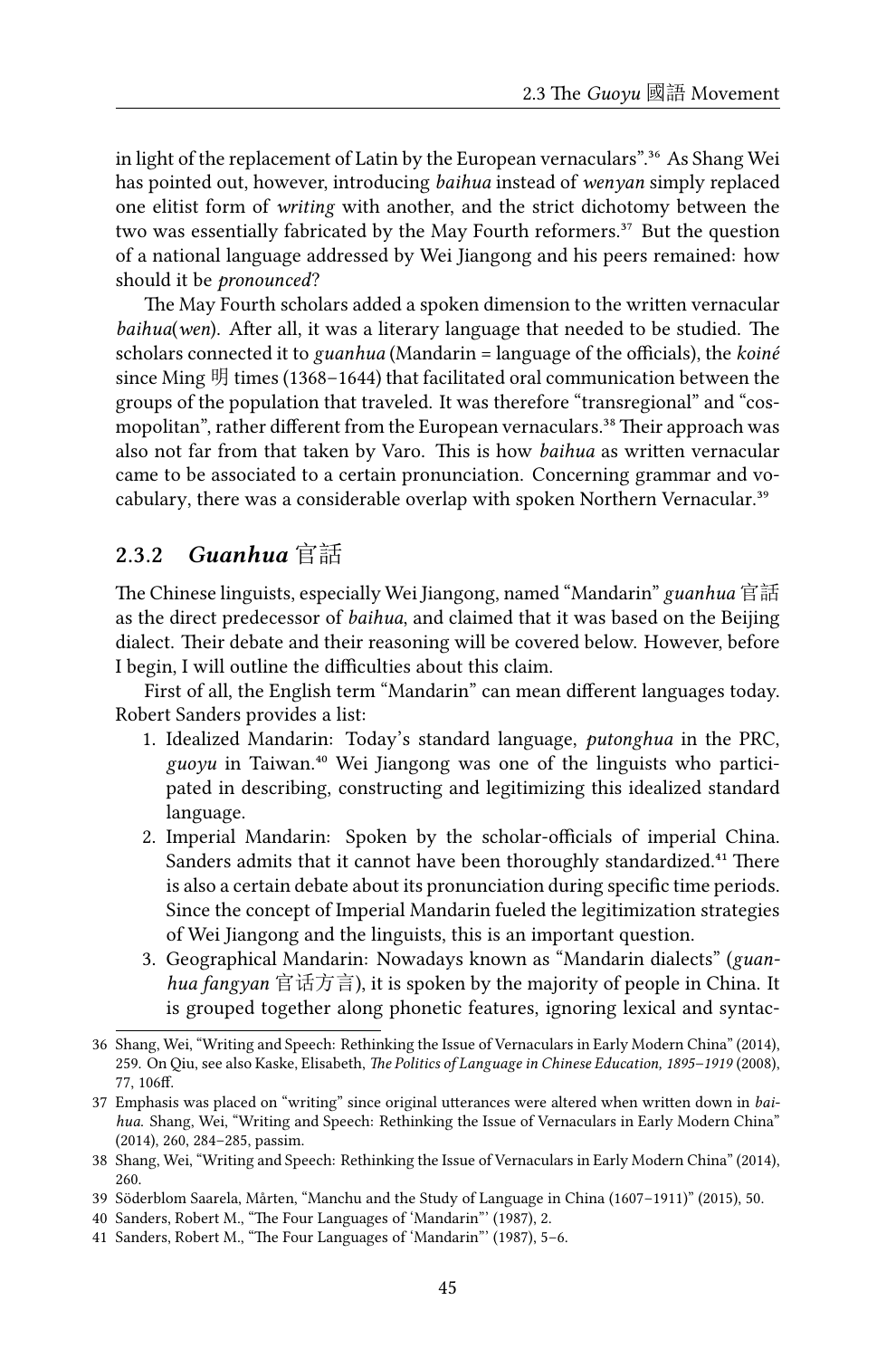tical disparities.<sup>42</sup> As they are mostly spoken in the North, they can also be referred to as *beifang fangyan* 北方方言.⁴³ Wei Jiangong called the area  $g\mu$ <sub>*guoyu quyu* 國語區域 (see 4.2.1 on page 120).</sub>

4. Local Mandarin: the speech of a local community, such as Beijing (also the Beijing dialect will play an important role). Sanders emphasizes that there are native Mandarin speakers in places where the language has developed naturally, as opposed to those speakers, especially in the South, that were subject to language planning.<sup>44</sup>

The Western term "Mandarin" was coined by European missionaries and literally refers to its second meaning, the language spoken by the imperial scholarofficials. According to Victor H. Mair, it was adapted to English from the Portuguese word "mandarim", which was influenced by "mandar", "to command", "to order". Its origins are found in the Malay word *mantrī*, which in turn was borrowed from Hindi-Urdu; it can be traced back to the Sanskrit word *mantrin*, "counsellor". *Guanhua* can be understood not only as language *of the officials* but also as *official* language.<sup>45</sup> Wei Jiangong was to make this point as well.

So what did Mandarin sound like? As we will see in the course of this dissertation, Wei Jiangong and his peers legitimized a national language based on the Beijing dialect by claiming that Imperial Mandarin had already been modeled on it since the city became the capital. Coblin, Kaske and Simmons, however, pointed out that this is a stark simplification, if not a misconception. "Southern pronunciation" (*nanyin* 南音) modeled on Nanjing phonetics and encompassing five tones was the prestige pronunciation until the middle of the 19th century. Only after that did the "northern pronunciation" (*beiyin* 北音) with four tones slowly gain prestige. Variant literary readings (e.g. *shai* vs. *se* 色) that have survived until to the present day are derived from the southern pronunciation.<sup>46</sup> Simmons proposes that this shift of prestige did not only happen because of the location of the Qing court in Beijing but also due to Western and Japanese envoys coming to the capital to learn the local Mandarin variety.<sup>47</sup>

In the early 20th century, the Beijing pronunciation still did not gain enough prestige to be regarded as undisputed reference point for a standard Mandarin pronunciation. Many intellectuals were southerners, and the Qing court was perceived as an alien regime. Therefore, the first version of the "national pronunciation" (*guoyin* 國音) promulgated by the Conference for the unification of

<sup>42</sup> Sanders, Robert M., "The Four Languages of 'Mandarin"' (1987), 6–7.

<sup>43</sup> Coblin, W. South, "A Brief History of Mandarin" (2000), 537.

<sup>44</sup> Sanders, Robert M., "The Four Languages of 'Mandarin"' (1987), 9–10.

<sup>45</sup> Mair, Victor H., "What is a Chinese 'Dialect/Topolect'?", in: *Sino-Platonic Papers* 29 (1991), 1–31, see 11–12.

<sup>46</sup> Simmons, Richard VanNess, "Whence Came Mandarin? Qīng Guānhuà, the Běijīng Dialect, and the National Language Standard in Early Republican China" (2017), 66–67. Simmons' discussion is based on Coblin and Kaske: Coblin, W. South, "A Brief History of Mandarin" (2000). Kaske, Elisabeth, *The Politics of Language in Chinese Education, 1895–1919* (2008).

<sup>47</sup> Simmons, Richard VanNess, "Chinese and Western understanding of China's standard language in the late 19th century", unpublished manuscript presented at the conference "Language Diversity in the Sinophone World: Policies, Effects and Tradition", Göttingen University, June 12, 2015.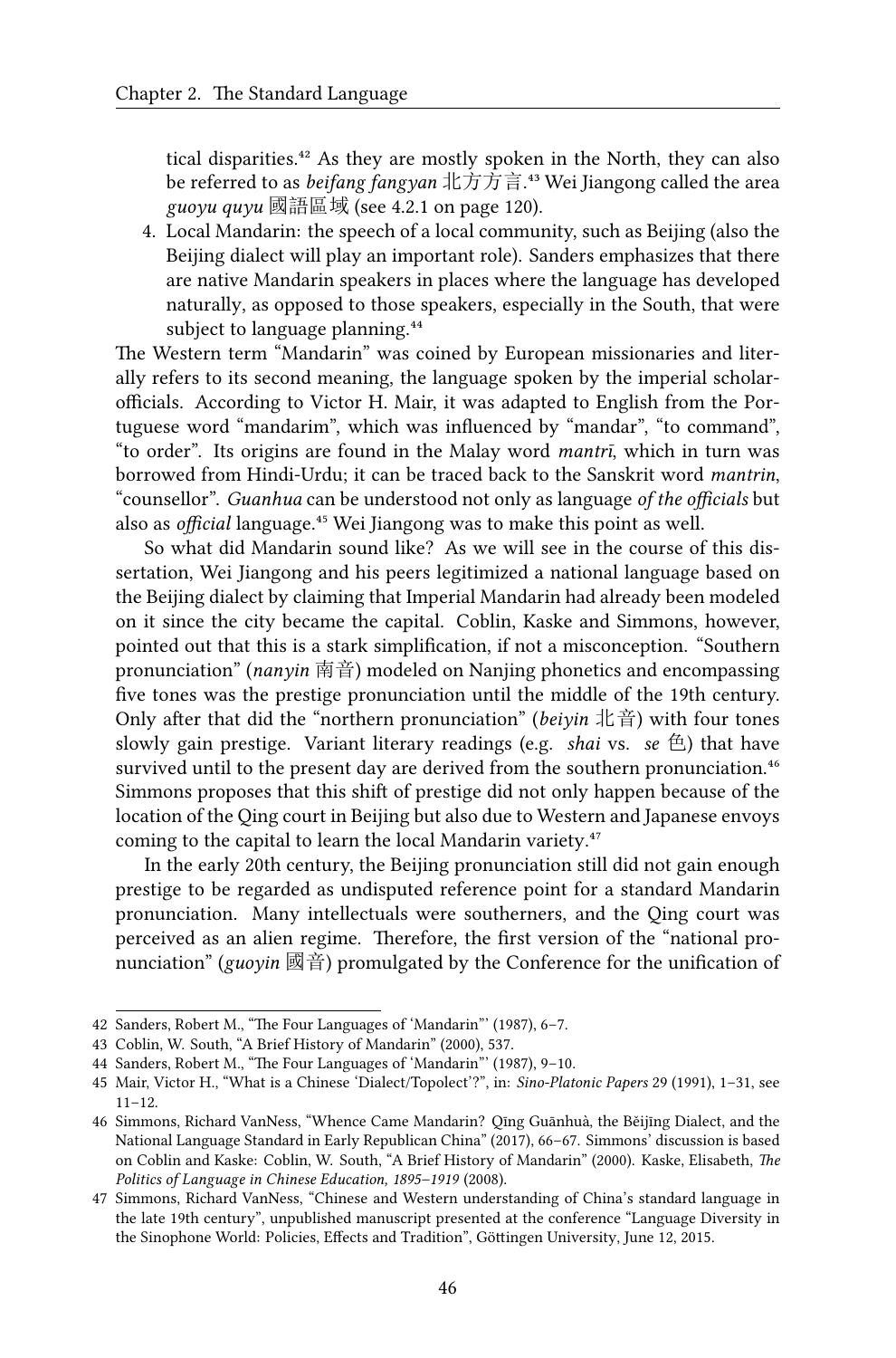reading pronunciations (Duyin tongyi hui) was an amalgam of several dialects and rather close to that Nanjing Mandarin.

Gradually, due to the efforts of Li Jinxi in particular, the preference shifted towards the Beijing-based *guanhua* in the 1920s, and a "new national pronunciation" was promulgated (see below). Also Wei Jiangong assigned the prominent role to the Beijing pronunciation, such as in his article "Historical draft of Chinese phonology" (Zhongguo shengyunxue shigang 中國聲韵學史綱). He claimed that there are three systems (*san ge xitong* 三個系統) within the standard language (*biaozhunyu* 標準語):

- 1. 正則官話--北平音系
- 2. 藍青官話 --南京音系
- 3. 變蛻官話--杭州音系48
- 1. Proper Mandarin  $-$  Beiping  $[=$  Beijing]<sup>49</sup> pronunciation system
- 2. Blue-green Mandarin  $-$  Nanjing pronunciation system
- 3. Variable Mandarin  $-$  Hangzhou pronunciation system<sup>50</sup>

This blue-green Mandarin is also the term that critics used to designate the "old national pronunciation" (*lao guoyin* 老國音). What is striking here is that by associating blue-green Mandarin with the Nanjing pronunciation system, Wei also associates the mix of regional pronunciations promulgated as the national pronunciation by the 1913 Conference for the unification of reading pronunciations (Duyin tongyi hui) with the Mandarin variety that served as *lingua franca* or *koiné* before Beijing or Northern Mandarin gained prevalence. In this fashion, Wei acknowledges the phonetic similarities of the two.<sup>51</sup>

The conceptual interdependency between northern dialects, Mandarin, and standard language (explicitly as "*guoyu*" and, in the PRC, "*putonghua*") has also been summarized by the phonologist Zhu Jianing of Taiwan. He also stresses Li Jinxi's role as advocate of the Beijing pronunciation.<sup>52</sup>

As I will describe below, Wei Jiangong also perceived the Beijing pronunciation as the most suitable for a standard, because of Beijing's role as the capi-

<sup>48</sup> Wei Jiangong 魏建功, "Zhongguo shengyunxue shigang" 中國聲韵學史網 [Historical draft of Chinese phonology], in: *Wei Jiangong wenji* 魏建功文集 [Collected works of Wei Jiangong], ed. by Ye Xiaochun 叶笑春, Rong Wenmin 戎文敏, Zhou Fang 周方 and Ma Zhenxing 马镇, vol. 2, Nanjing 南 京: Jiangsu jiaoyu chubanshe 江苏教育出版, 2001, 73–225, see 134–35.

<sup>49</sup> During the Nanjing Decade (1927–1937), Nanjing was the capital of the Republic of China; Beijing was then called Beiping.

<sup>50</sup> The Hangzhou dialect classification is indeed tricky, as it has characteristics of Mandarin and Wu 吳 dialects. See Simmons, Richard VanNess, *Chinese Dialect Classification. A comparative approach to Harngjou, Old Jintarn, and Common Northern Wu* (Amsterdam Studies in the Theory and History of Linguistic Science 188), Amsterdam/Philadelphia: John Benjamins Publishing Company, 1999, 1.

<sup>51</sup> As Kaske demonstrates, this was also obvious to the participants of the conference. Quoting K. Hemeling, she states that by 1907, the Nanjing Mandarin variety was "no longer a serious rival for supremacy of that of Peking". Kaske, Elisabeth, *The Politics of Language in Chinese Education, 1895–1919* (2008), 415.

<sup>52</sup> Zhu Jianing 竺家寧, *Shengyunxue* 聲韻學 [Phonology], Taipei 臺北: Wunan tushu chuban gongsi 五南圖書出版公司, 2012, 67–78.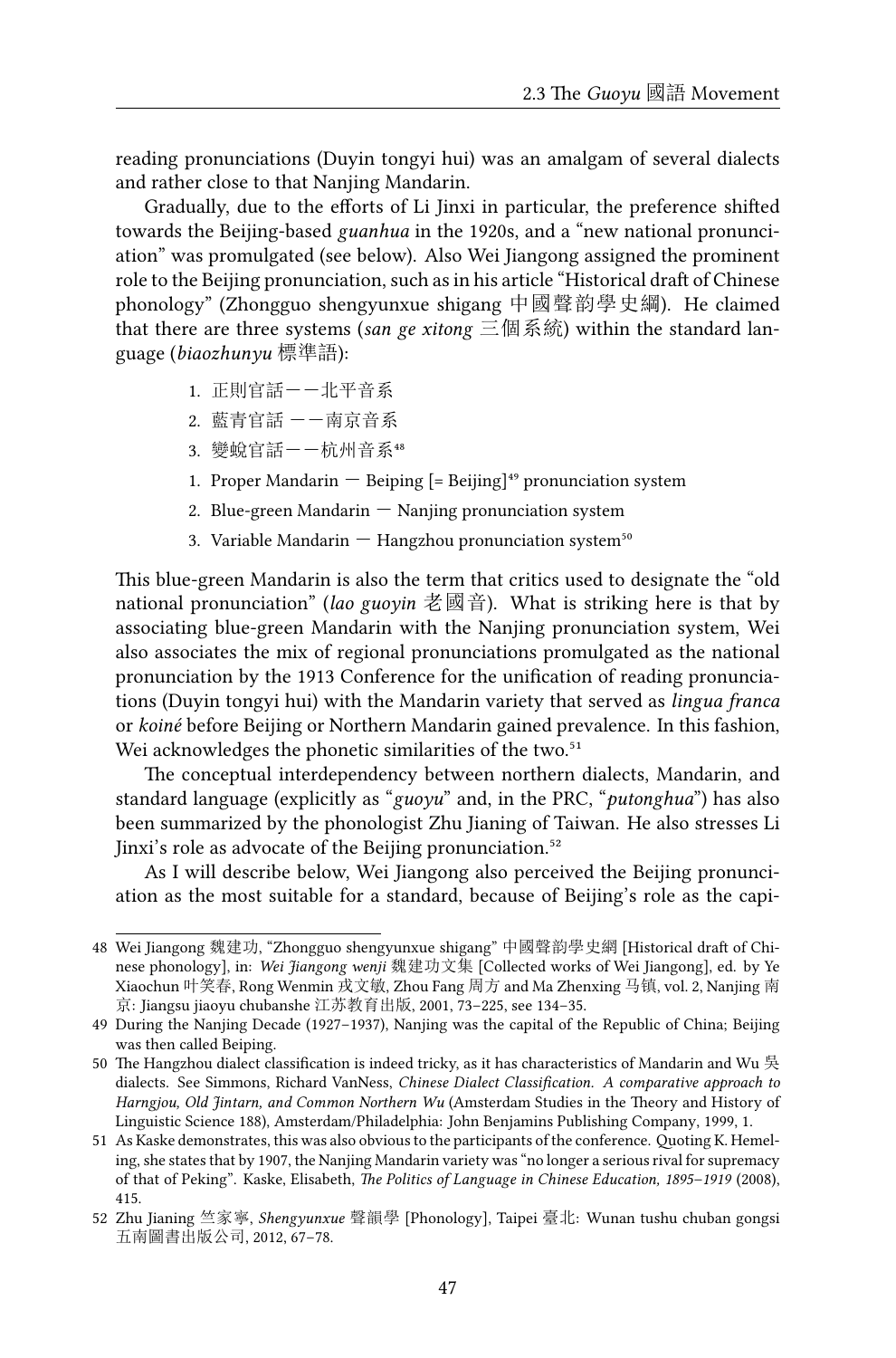tal, political center, and melting pot. According to Wei, the Beijing dialect was "koineized": it mixed with other regional varieties.<sup>53</sup>

The view that accepting the Chinese culture is the only precondition to become a member of the Chinese empire and a subject of the emperor is also held by Wei Jiangong.<sup>54</sup> The definition of "Chinese" was not an ethnic one. Everyone who accepted the supremacy of the Chinese emperor (who was a Manchu during the Qing dynasty) could become part of his empire. The emperor had the claim of ruling over "all under heaven" *tianxia* 天下. This concept changed when China was confronted with the threat of the Western powers, who introduced a modern concept of "nation" and of "diplomacy". These Western concepts were very different from the tributary system that shaped the exchange with foreigners in imperial times. What was formerly a Chinese empire had to transform itself into a "nation" and acquire the required features, such as a more or less homogenous national language. Homogeneity of the citizens' language (as representative of their ethnicity) provided legitimization to a state with a determined border and clearly defined citizenship.<sup>55</sup>

All these concepts were used by Wei Jiangong and his contemporaries as legitimization for a national language, *guoyu*, that would exist in a written and in a spoken dimension and to realize the "congruence of language and writing" (*yan wen yizhi* 言文一致, sometimes also called *yan wen heyi* 言文合一).⁵⁶ Similar

<sup>53</sup> Siegel summarizes that "the original *koiné* comprised features of several regional varieties, although it was based primarily on one of them. However, it was reduced and simplified in comparison." This variety of Greek became the "lingua franca of the eastern Mediterranean during the Hellenistic and Roman periods". Siegel, Jeff, "Koines and koineization" (1985), 358. Since the term can be used for every "de-regionalized" variety that has established itself as the standard language within a system of different regional varieties, it more accurately describes the role of Mandarin in China, rather than *lingua franca*, which does not have to be a genetically related language. Cf. Bußmann, Hadumod, "Koiné", in: *Lexikon der Sprachwissenschaft*, Stuttgart: Kröner, 2008, 344–345. See also: Bußmann, Hadumod, "Lingua Franca", in: *Lexikon der Sprachwissenschaft*, Stuttgart: Kröner, 2008, 408–409.

<sup>54</sup> Wei Jiangong 魏建功, "'Guoyu yundong zai Taiwan de yiyi' shenjie" 『國語運動在臺灣的意義』 申解 [Thorough explanation of 'The purpose of the national language movement in Taiwan'], in: *Wei Jiangong wenji* 魏建功文集 [Collected works of Wei Jiangong], ed. by Ye Xiaochun 叶笑春, Rong Wenmin 戎文敏, Zhou Fang 周方 and Ma Zhenxing 马镇, vol. 4, Nanjing 南京: Jiangsu jiaoyu chubanshe 江苏教育出版社, 2001, 306–16, see 306–7.

<sup>55</sup> The challenges of nationalism for China merit much more discussion. For more information, see Anderson, Benedict, *Imagined Communities: Reflections on the Origin and Spread of Nationalism*, New York: Verso, 2006. and Matten, Marc Andre, *Die Grenzen des Chinesischen: Nationale Identitätsstiftung im China des 20. Jahrhunderts* (Veröffentlichungen des Ostasien-Instituts der Ruhr-Universität, Bochum 54), Wiesbaden: Harrassowitz-Verlag, 2009.

<sup>56</sup> Huang Zunxian introduced the concept in 1898 from Japan in his "Description of Japan" (*Ribenben guo zhi* 日本國志), see Kaske, Elisabeth, *The Politics of Language in Chinese Education, 1895–1919* (2008), 91. For Wei Jiangong, the slogan meant not only overcoming the perceived state of diglossia but also making the script a more faithful representation of the spoken language, both of which should be standardized. See Wei Jiangong 魏建功, "'Guoyu yundong zai Taiwan de yiyi' shenjie" (2001), 313– 14. and Wei Jiangong 魏建功, "Wenzi gaige wenti he zhengzifa (wenzi guifan) wenti" 文字改革問題 和正字法(文字規範)問題 [The question of script reform and the question of making the characters correct (script planning)], in: *Wei Jiangong wenji* 魏建功文集 [Collected works of Wei Jiangong], ed. by Ye Xiaochun 叶笑春, Rong Wenmin 戎文敏, Zhou Fang 周方 and Ma Zhenxing 马镇兴, vol. 4, Nanjing 南京: Jiangsu jiaoyu chubanshe 江苏教育出版社, 2001, 612–638, see 614.